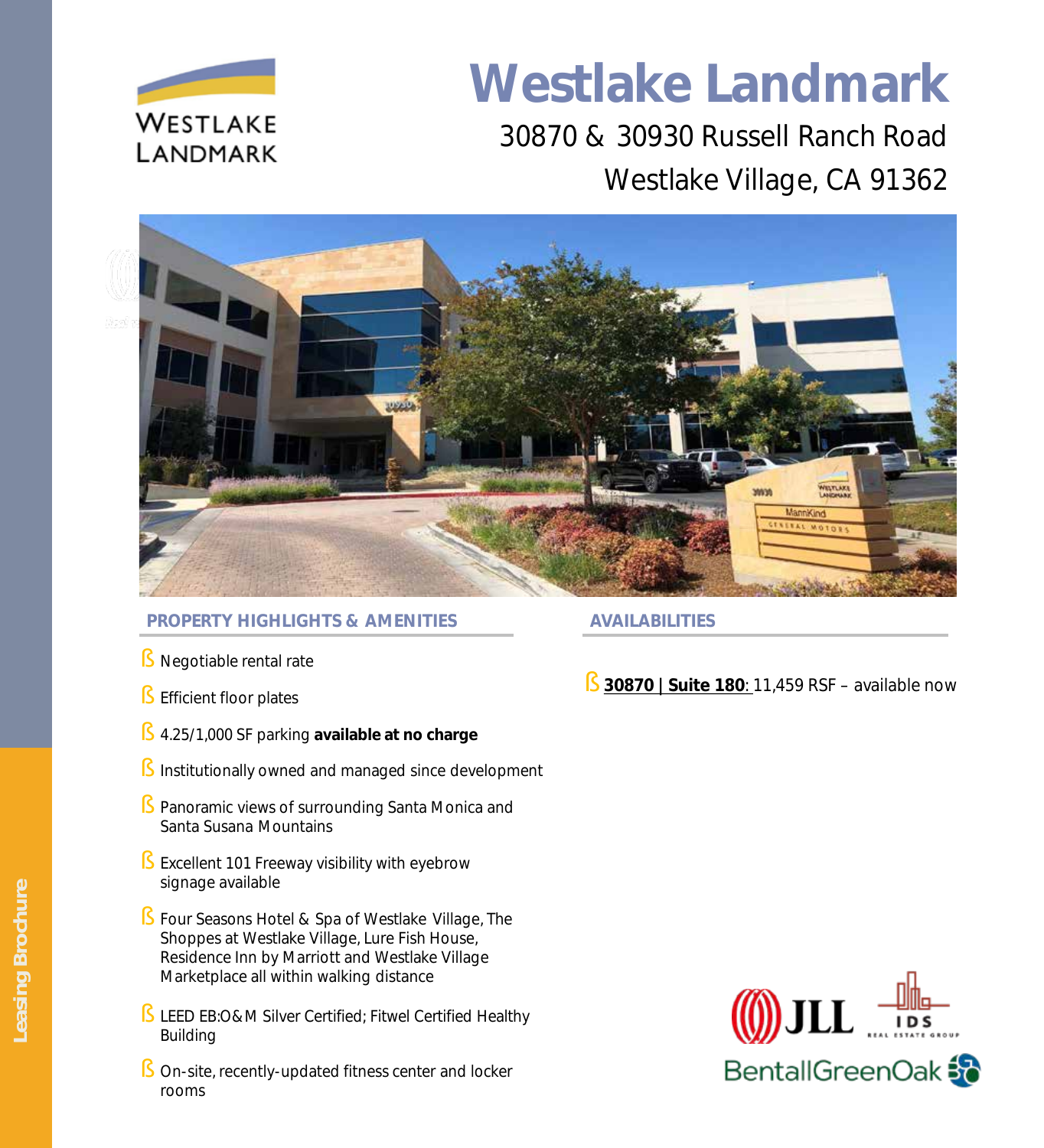

## **PROPERTY PHOTOS**



Exterior with prominent signage



Creative office space



Modern, updated feel

**For more information, please contact: Jim Lindvall** 

License #01012372 Tel. +1 818 531 9678 **[Jim.Lindvall@am.jll.com](mailto:Jim.Lindvall@am.jll.com)**

**Dan Sanchez**  License #01308273 Tel. +1 818 531 9682 www.westlakelandmark.com Jim.Lindvall@am.jll.com [Dan.Sanchez@am.jll.com](mailto:Dan.Sanchez@am.jll.com)



Although information has been obtained from sources deemed reliable, neither Owner nor JLL makes any guarantees, warranties or representations, express or implied, as to the completeness or accuracy as to the information c projections, opinions, assumptions or estimates used are for example only. There may be differences between projected and actual results, and those differences may be material. The Property may be withdrawn without notice



Gym

Leasing Brochure **Leasing Brochure**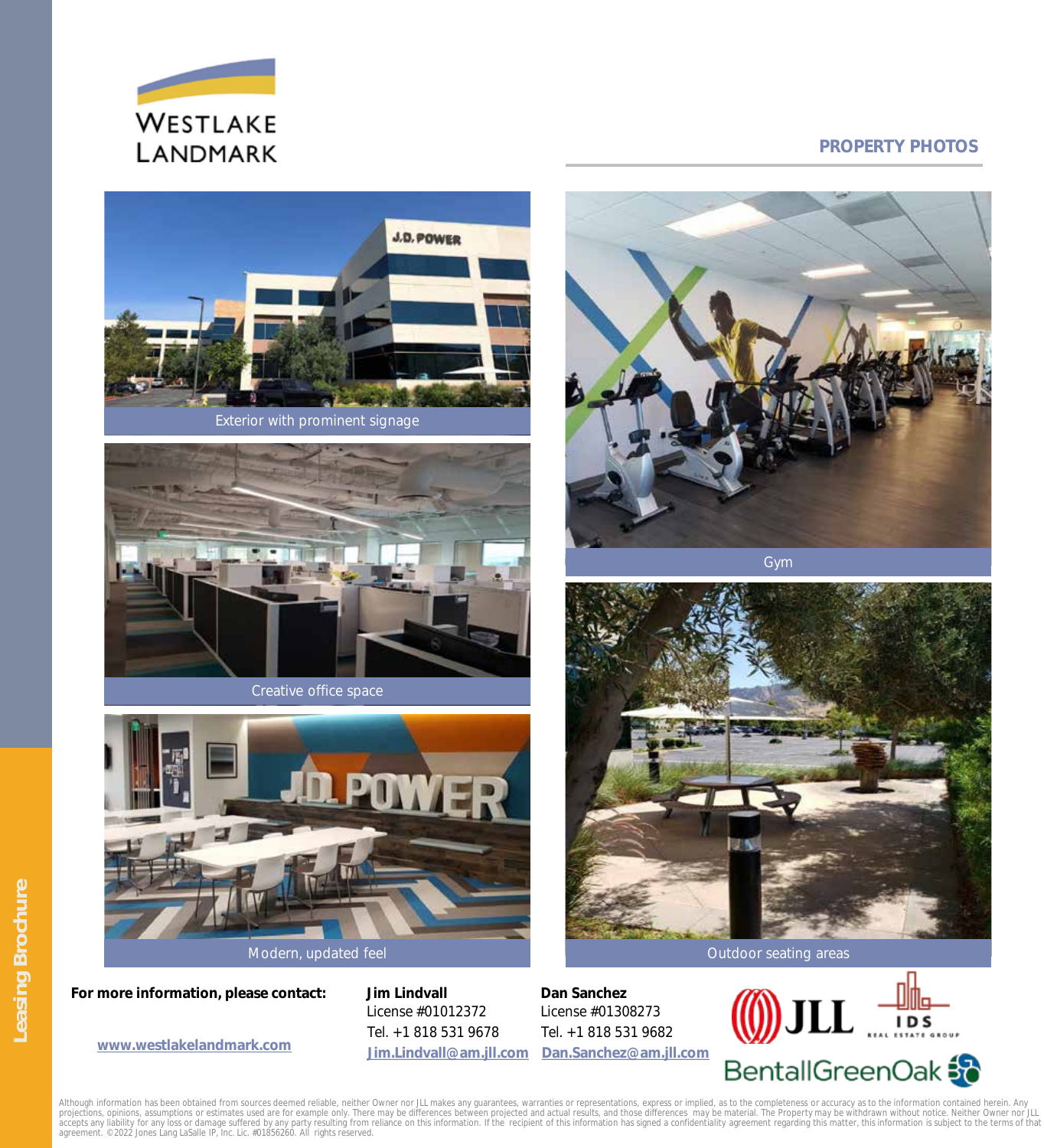

### **EXTERIOR AMENITY RENDERINGS**



**For more information, please contact: Jim Lindvall** 

License #01012372 Tel. +1 818 531 9678

**[Jim.Lindvall@am.jll.com](mailto:Jim.Lindvall@am.jll.com) [Dan.Sanchez@am.jll.com](mailto:Dan.Sanchez@am.jll.com) [www.westlakelandmark.com](http://www.westlakelandmark.com/)Dan Sanchez**  License #01308273 Tel. +1 818 531 9682



Although information has been obtained from sources deemed reliable, neither Owner nor JLL makes any guarantees, warranties or representations, express or implied, as to the completeness or accuracy as to the information c projections, opinions, assumptions or estimates used are for example only. There may be differences between projected and actual results, and those differences may be material. The Property may be withdrawn without notice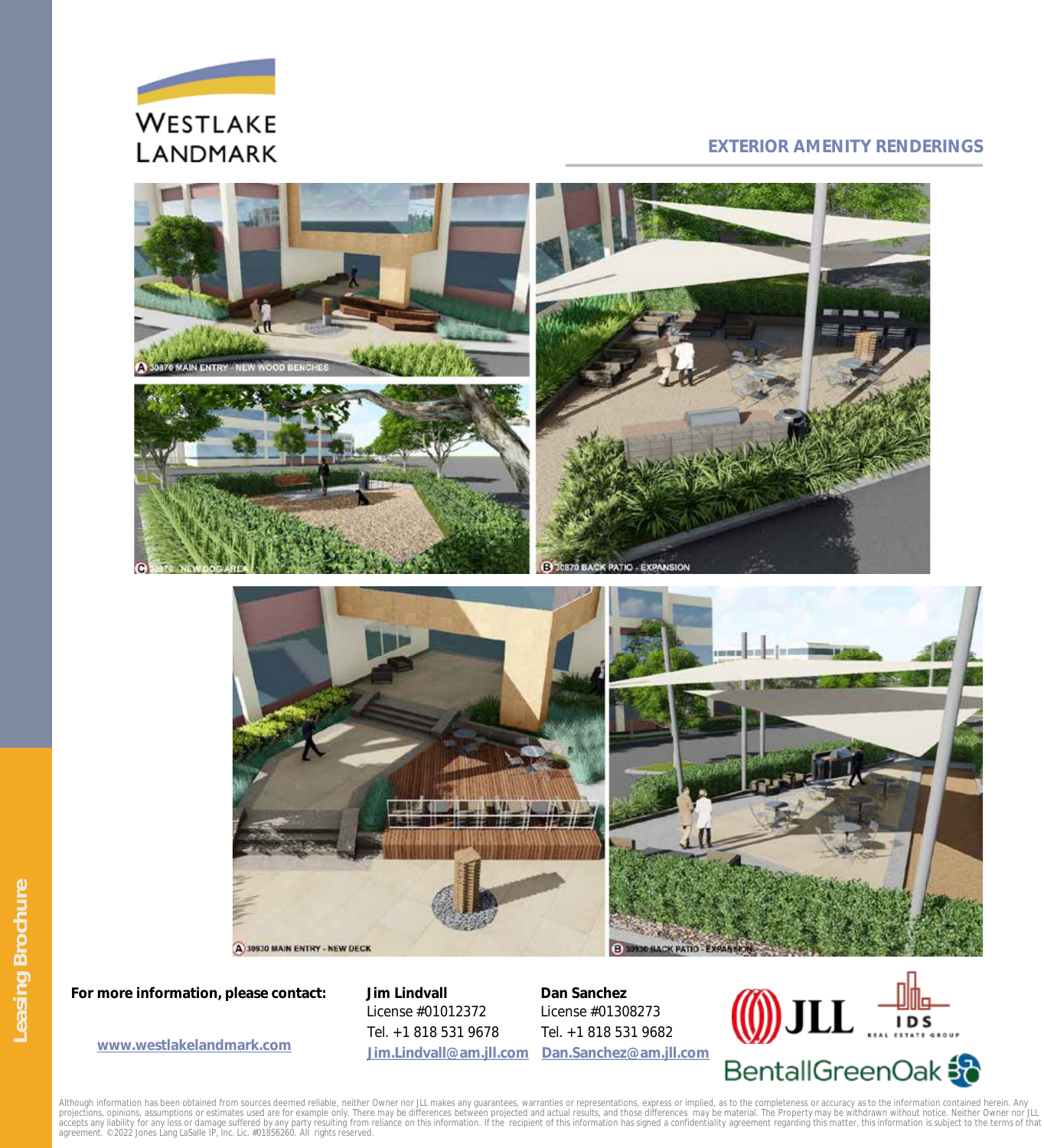

**30870 Russell Ranch Rd. Suite 180**  11,459 RSF



**For more information, please contact: Jim Lindvall** 

License #01012372 Tel. +1 818 531 9678 **[Jim.Lindvall@am.jll.com](mailto:Jim.Lindvall@am.jll.com)**

**Dan Sanchez**  License #01308273 Tel. +1 818 531 9682 www.westlakelandmark.com Jim.Lindvall@am.jll.com [Dan.Sanchez@am.jll.com](mailto:Dan.Sanchez@am.jll.com)



Although information has been obtained from sources deemed reliable, neither Owner nor JLL makes any guarantees, warranties or representations, express or implied, as to the completeness or accuracy as to the information c projections, opinions, assumptions or estimates used are for example only. There may be differences between projected and actual results, and those differences may be material. The Property may be withdrawn without notice